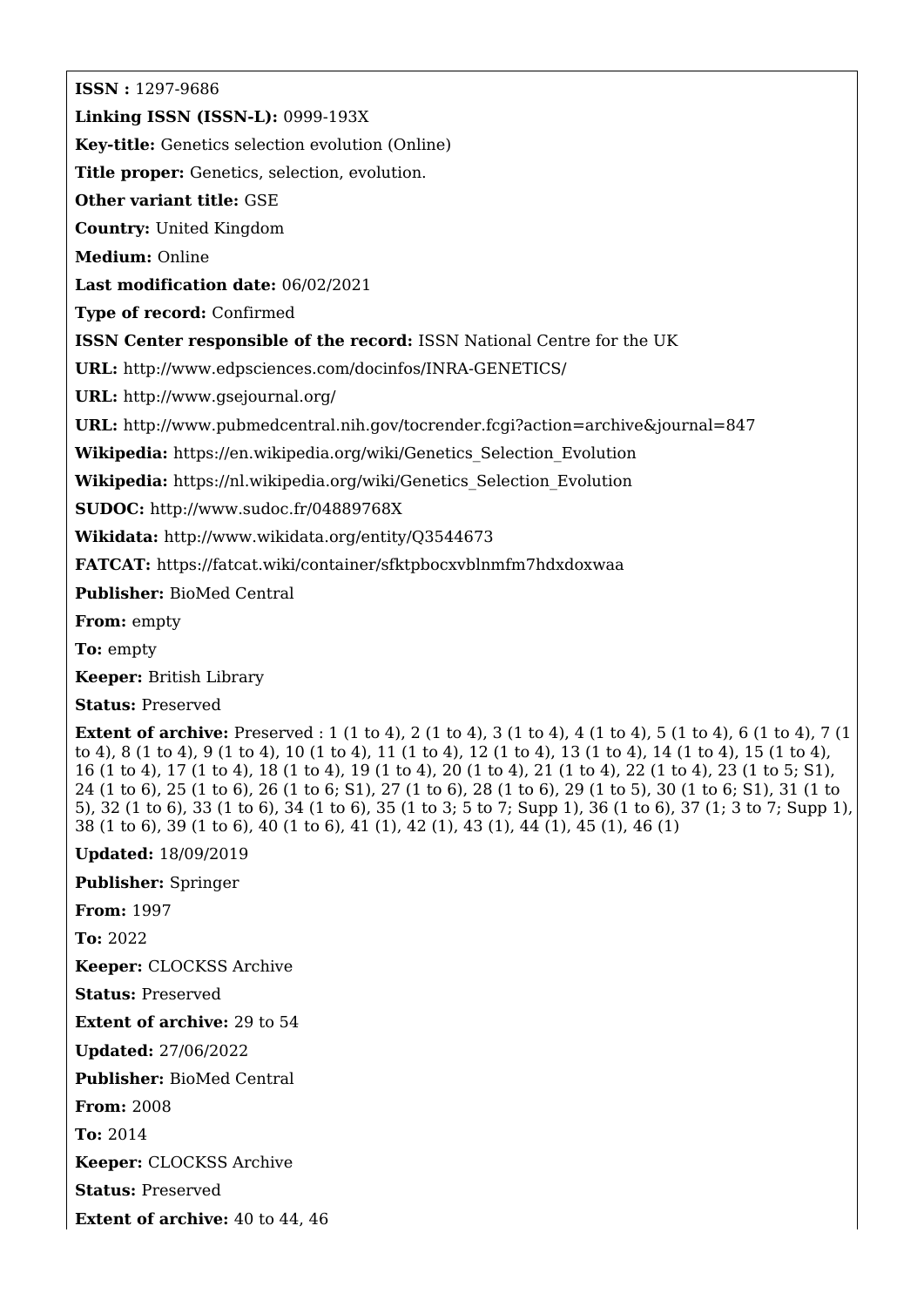**Updated:** 27/06/2022 **Publisher:** BioMed Central **From:** 2013 **To:** 2013 **Keeper:** CLOCKSS Archive **Status:** In Progress **Extent of archive:** 45 **Updated:** 27/06/2022 **Publisher:** Springer Science+Business Media **From:** 2000 **To:** 2018 **Keeper:** LOCKSS Archive **Status:** Preserved **Extent of archive:** 32 to 35, 45 to 50 **Updated:** 27/06/2022 **Publisher:** BioMed Central **From:** 2004 **To:** 2012 **Keeper:** LOCKSS Archive **Status:** Preserved **Extent of archive:** 36 to 44 **Updated:** 27/06/2022 **Publisher:** Springer Science+Business Media **From:** 2019 **To:** 2019 **Keeper:** LOCKSS Archive **Status:** In Progress **Extent of archive:** 51 **Updated:** 27/06/2022 **Publisher:** Springer **From:** 2011 **To:** 2018 **Keeper:** Library of Congress **Status:** Preserved **Extent of archive:** 42 (1); 43 (1); 44 (1); 45 (1); 46 (1); 47 (1); 48 (1); 49 (1); 50 (1) **Updated:** 08/04/2022 **Publisher:** Springer customer Service Center GmbH **From:** 2010 **To:** 2021 **Keeper:** National Digital Preservation Program, China **Status:** Preserved